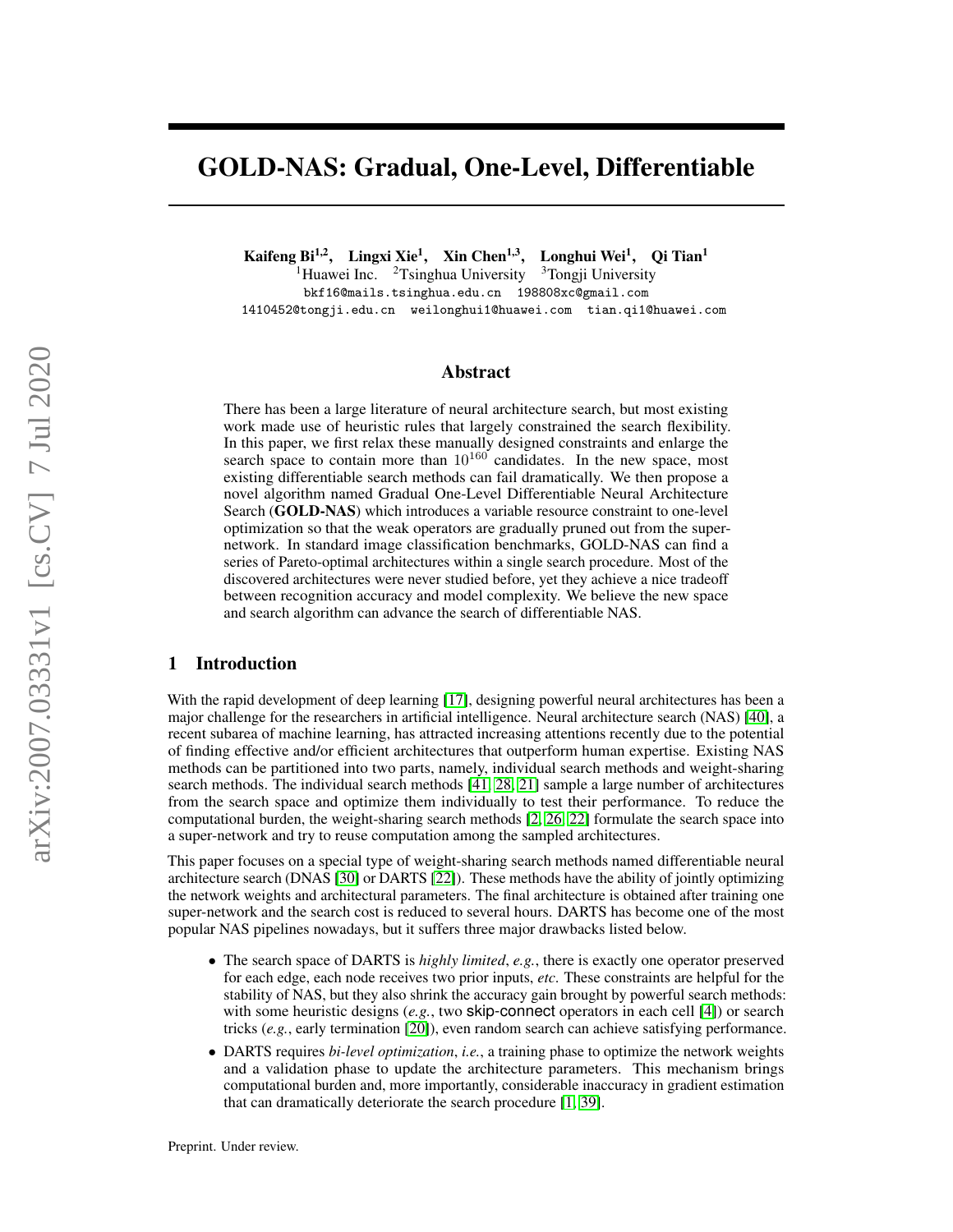• DARTS removes weak operators and edges all at once after the super-network has been optimized, but this step can risk a large *discretization error* especially when the weights of the pruned operators are not guaranteed to be small.

To address these problems, we advocate for an enlarged search space which borrows the cell-based design of DARTS but frees most of the heuristic constraints. In particular, all cells are allowed to have different architectures, each edge can contain more than one operators, and each node can receive input from an arbitrary number of its precedents. These modifications have increased the size of search space from less than  $10^{20}$  to more than  $10^{160}$ . More importantly, we believe the reduction of constraints will raise new challenges to the stability and advance the research of NAS methods.

In this complex space, bi-level optimization suffers from heavy computational burden as well as the inaccuracy of gradient estimation [\[1\]](#page-8-2). This urges us to apply one-level optimization which is easier to get rid of the computational burdens. However, as shown in [\[22\]](#page-9-4), one-level optimization can run into dramatic failure which, according to our diagnosis, mainly owes to the discretization error caused by removing the moderate operators. Motivated by this finding, we present a novel framework which starts with a complete super-network and gradually prunes out weak operators. During the search procedure, we avoid applying heuristic rules but rely on resource constraints (*e.g.*, FLOPs) to determine which operators should be eliminated. Our algorithm is named **GOLD-NAS** which stands for Gradual One-Level Differentiable Neural Architecture Search. Compared to prior NAS approaches, GOLD-NAS requires little human expertise and is less prone of the optimization gap.

We perform experiments on CIFAR10 and ImageNet, two popular image classification benchmarks. Within a small search cost (0.4 GPU-days on CIFAR10 and 1.3 GPU-days on ImageNet), GOLD-NAS find a series of Pareto-optimal architectures that can fit into different hardware devices. In particular, the found architectures achieve a  $2.99 \pm 0.05\%$  error on CIFAR10 with merely 1.58M parameters, and a 23.9% top-1 error on ImageNet under the mobile setting. These results pave the way of searching in a much larger space which is very challenging for most prior work.

# 2 Related Work

Neural architecture search [\[40\]](#page-10-0) provides an automatic way to alleviates the burden of manually designing network architectures [\[16,](#page-9-7) [31,](#page-9-8) [32,](#page-9-9) [11,](#page-9-10) [14\]](#page-9-11). Popular NAS methods often start with defining the search space which contains all possible architectures and follow a heuristic search algorithm to explore the space efficiently to find the optimal architecture.

A good search space often has a large capacity so that there exist high-quality architectures (either of high quality or of high efficiency) and these architectures are difficult to find following some manually defined rules. Currently popular search spaces [\[41,](#page-10-1) [22,](#page-9-4) [12\]](#page-9-12) are often composed of some repeatable cells, each of which is a relatively complex combination of basic operators (*e.g.*, convolution, pooling, *etc.*). Each cell receives inputs from previous cells, and the connectivity between these cells can be either fixed [\[22,](#page-9-4) [12\]](#page-9-12) or searched [\[28,](#page-9-1) [35\]](#page-9-13).

The very first search algorithms [\[40,](#page-10-0) [28,](#page-9-1) [35\]](#page-9-13) explored by the researchers involves sampling architectures from the search space, evaluating them individually, and using the evaluation results to update the heuristic function that depicts the search space. These algorithms are often slow and difficult to generalize across datasets, so later efforts focused on reusing computation of similar architectures  $[2, 23]$  $[2, 23]$  $[2, 23]$ . This path eventually leads to the **one-shot** search methods  $[22, 5, 10]$  $[22, 5, 10]$  $[22, 5, 10]$  $[22, 5, 10]$  $[22, 5, 10]$  that trains the super-network only once, after which the sub-networks are sampled and evaluated.

A special type of the one-shot search methods is named differentiable search [\[23,](#page-9-14) [30,](#page-9-5) [22\]](#page-9-4), in which the search space is relaxed so that the architectural parameters can take continuous values and thus can be optimized together with the network weights in a gradient descent process. Since the set of architectural parameters is often much smaller than that of network weights, a relatively safe flowchart, as proposed in DARTS [\[22\]](#page-9-4), is bi-level optimization, *i.e.*, partitioning each search step into two phases for updating the network weights and architectural parameters, respectively. However, bi-level optimization also brings considerable inaccuracy to gradient estimation [\[1\]](#page-8-2) which reflects as the instability of the search process, *e.g.*, the searched cells collapse to dummy ones. Researchers proposed heuristic optimization tricks that work well in constrained cases [\[4,](#page-8-1) [20,](#page-9-6) [39\]](#page-10-2), but these tricks can still fail when the search space continues to expand [\[1\]](#page-8-2). One-level optimization was investigated but believed difficult [\[22\]](#page-9-4) unless the search space is modified [\[18\]](#page-9-16).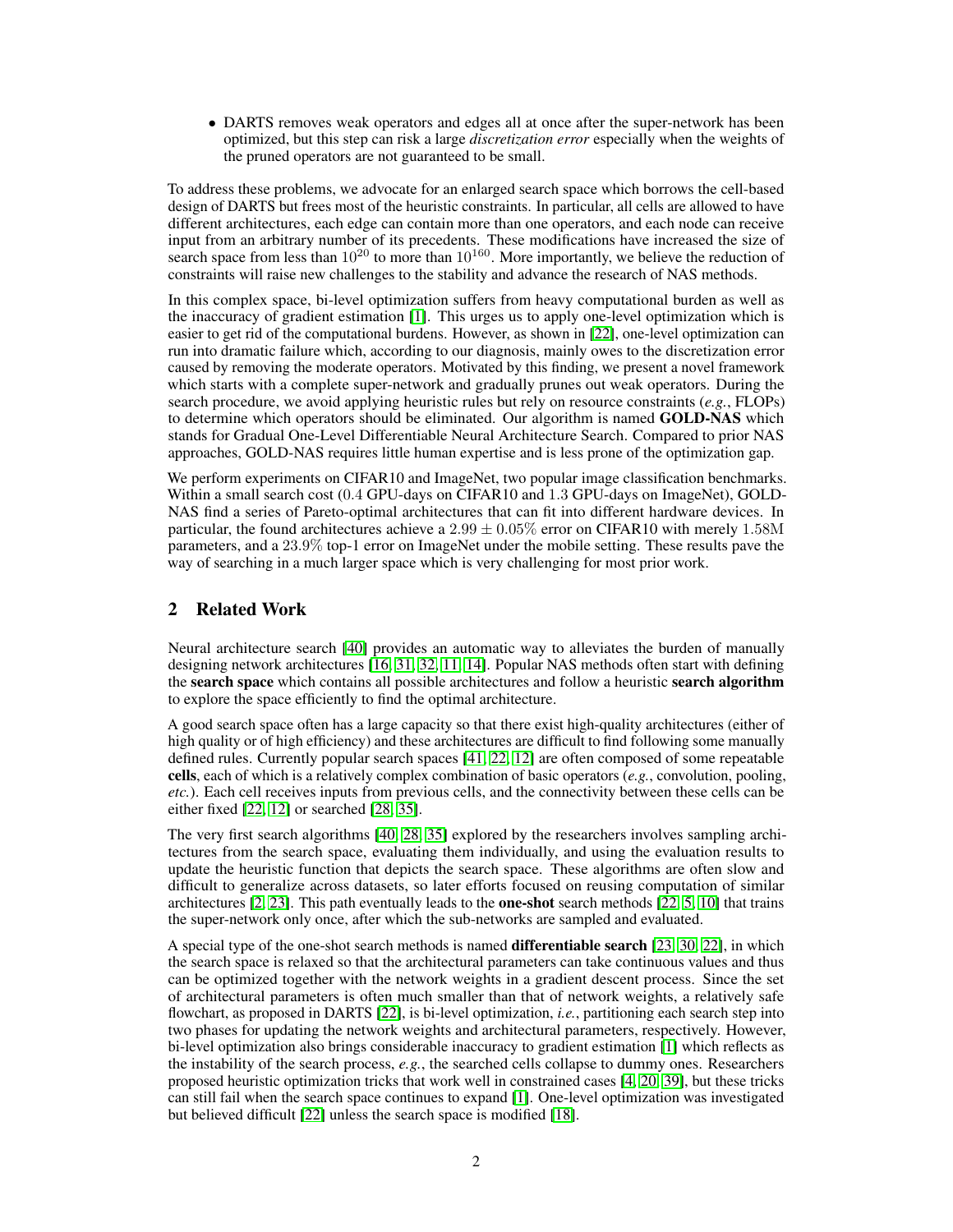### 3 Building GOLD-NAS on CIFAR10

#### 3.1 Differentiable NAS: Dataset, Settings, and Overview

The CIFAR10 dataset [\[15\]](#page-9-17) is one of the most popular benchmarks for neural architecture search. It has 50K training images and 10K testing images, both of which uniformly distributed over 10 classes. Each image is RGB and has a resolution of  $32 \times 32$ . We follow the convention to first determine the optimal architecture and then re-train it for evaluation. The test set remains invisible in both the search and re-training phases. Detailed hyper-parameter settings are elaborated in Appendix [B.1.](#page-11-0)

We start with defining an enlarged search space (Section [3.2\)](#page-2-0) that discards most manual designs and provides a better benchmark for NAS evaluation. Next, we demonstrate the need of one-level optimization (Section [3.3\)](#page-3-0) and analyze the difficulty of performing discretization in the new space (Section [3.4\)](#page-3-1). Finally, to solve the problem, we design a pruning algorithm (Section [3.5\)](#page-4-0) that gradually eliminates weak operators and/or edges with the regularization of resource efficiency.

#### <span id="page-2-0"></span>3.2 Breaking the Rules: Enlarging the Search Space

We first recall the cell-based super-network used in DARTS [\[22\]](#page-9-4). It has a fixed number  $(L)$  of cells. Each cell has two input signals from the previous two cells (denoted as  $x_0$  and  $x_1$ ), and  $N-2$  inner nodes to store intermediate responses. For each  $i < j$  except for  $(i, j) = (0, 1)$ , the output of the *i*-th node is sent to the *j*-th node via the edge of  $(i, j)$ . Mathematically, we have  $g_{i,j}(\mathbf{x}_i) = \sum_{o \in \mathcal{O}} \sigma(\alpha_{i,j}^o) \cdot o(\mathbf{x}_i)$  where  $\mathbf{x}_i$  is the output of the *i*-th node,  $\mathcal{O}$  is a pre-defined set of operators, and  $o(\cdot)$  is an element in  $\mathcal{O}$ .  $\sigma(\alpha_{i,j}^o)$  determines the weight of  $o(\mathbf{x}_i)$ , which is set to be  $\sigma(\alpha_{i,j}^o) = \exp(\alpha_{i,j}^o)/\sum_{o' \in \mathcal{O}} \exp(\alpha_{i,j}^{o'})$ . The output of the j-th cell is the sum of all information flows from the precursors, *i.e.*,  $\mathbf{x}_j = \sum_{i \le j} g_{i,j}(\mathbf{x}_i)$ , and the final output of the cell is the concatenation of all non-input nodes, *i.e.*,  $concat(x_2, x_3, \ldots, x_{N-1})$ . In this way, the super-network is formulated into an non-input nodes, i.e., concar( $\mathbf{x}_2, \mathbf{x}_3, \dots, \mathbf{x}_{N-1}$ ). In this way, the super-network is formulated into<br>a differentiable function,  $f(\mathbf{x}) = f(\mathbf{x}; \alpha, \omega)$ , where  $\alpha$  and  $\omega$  indicate the architectural parameters and network weights, respectively.

DARTS [\[22\]](#page-9-4) and its variants [\[4,](#page-8-1) [25,](#page-9-18) [37\]](#page-10-3) have relied on many manually designed rules to determine the final architecture. Examples include each edge can only preserve one operator, each inner node can preserve two of its precursors, and the architecture is shared by the same type (normal and reduction) of cells. These constraints are helpful for the stability of the search process, but they limit the flexibility of architecture search, *e.g.*, the low-level layers and high-level layers must have the same topological complexity which is no reason to be the optimal solution. A prior work [\[1\]](#page-8-2) delivered an important message that the ability of NAS approaches is better evaluated in a more complex search space (in which very few heuristic rules are used). Motivated by this, we release the heuristic constraints to offer higher flexibility to the final architecture, namely, each edge can preserve an arbitrary number of operators (they are directly summed into the output), each inner node can preserve an arbitrary number of precedents, and all cell architectures are independent.

To fit the new space, we slightly modify the super-network so that  $\sigma(\alpha_{i,j}^o)$  is changed from the softmax function to element-wise sigmoid, *i.e.*,  $\sigma(\alpha_{i,j}^o) = \exp(\alpha_{i,j}^o) / (1 + \exp(\alpha_{i,j}^o))$ . This offers a more reasonable basis to the search algorithm since the enhancement of any operator does not necessarily lead to the attenuation of all others [\[6\]](#page-8-4). Moreover, the independence of all cells raises the need of optimizing the complete super-network (*e.g.*, having 20 cells) during the search procedure. To fit the limited GPU memory, we follow [\[1,](#page-8-2) [39\]](#page-10-2) to preserve two operators, skip-connect and sep-conv-3x3, in each edge. Note that the reduction of candidate operators does not mean the search task has become easier. Even with two candidates per edge, the new space contains as many as  $6.9 \times 10^{167}$  $6.9 \times 10^{167}$  $6.9 \times 10^{167}$  architectures<sup>1</sup>, which is far more than the capacity of the original space with either shared cells  $(1.1 \times 10^{18}$ , [\[22\]](#page-9-4)) or individual cells  $(1.9 \times 10^{93}$ , [\[1\]](#page-8-2)). Without heuristic rules, exploring this enlarged space requires more powerful search methods.

<span id="page-2-1"></span> $1$ This is the theoretical maximum. Under the resource constraints (Section [3.5\)](#page-4-0), the final architecture is often in a relatively small space, but the space is still much larger than the competitors. Please refer to Appendix [A.1](#page-10-4) for the calculation of the number of possible architectures.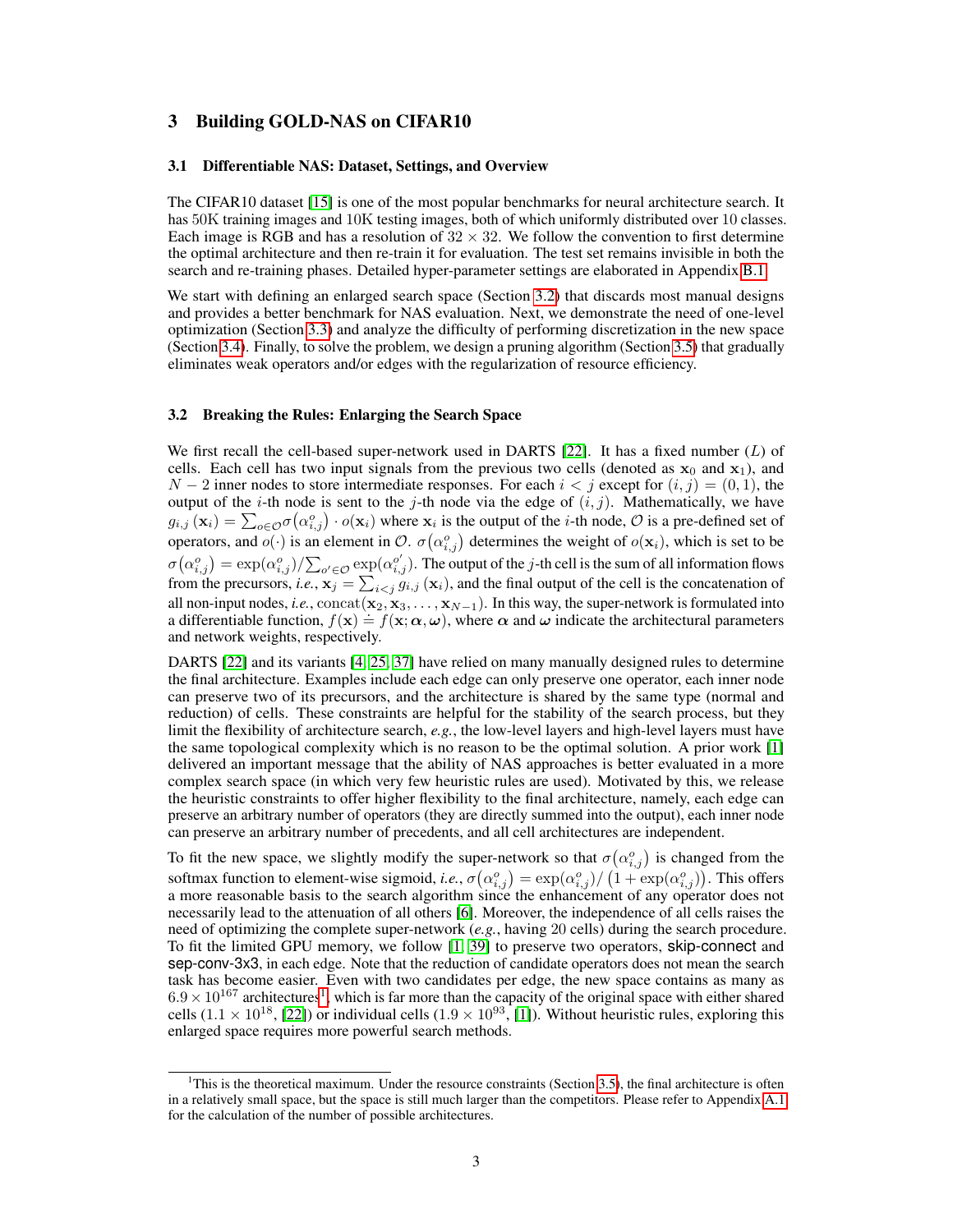#### <span id="page-3-0"></span>3.3 Why One-Level Optimization?

The goal of differentiable NAS is to solve the following optimization:

<span id="page-3-3"></span>
$$
\boldsymbol{\alpha}^* = \arg\min_{\boldsymbol{\alpha}} \mathcal{L}(\boldsymbol{\omega}^*(\alpha), \boldsymbol{\alpha}; \mathcal{D}_{\text{train}}), \qquad \text{s.t.} \quad \boldsymbol{\omega}^*(\alpha) = \arg\min_{\boldsymbol{\omega}} \mathcal{L}(\boldsymbol{\omega}, \boldsymbol{\alpha}; \mathcal{D}_{\text{train}}), \qquad (1)
$$

where  $\mathcal{L}(\omega,\alpha;\mathcal{D}_{\text{train}}) = \mathbb{E}_{(\mathbf{x},\mathbf{y}^*)\in\mathcal{D}_{\text{train}}}[\text{CE}(f(\mathbf{x}), \mathbf{y}^*)]$  is the loss function computed in a specified training dataset. There are mainly two methods for this purpose, known as one-level optimization and bi-level (two-level) optimization, respectively. Starting with  $\alpha_0$  and  $\omega_0$ , the initialization of  $\alpha$ and  $\omega$ , *one-level optimization* involves updating  $\alpha$  and  $\omega$  simultaneously in each step:

$$
\boldsymbol{\omega}_{t+1} \leftarrow \boldsymbol{\omega}_t - \eta_{\boldsymbol{\omega}} \cdot \nabla_{\boldsymbol{\omega}} \mathcal{L}(\boldsymbol{\omega}_t, \boldsymbol{\alpha}_t; \mathcal{D}_{\text{train}}), \qquad \boldsymbol{\alpha}_{t+1} \leftarrow \boldsymbol{\alpha}_t - \eta_{\boldsymbol{\alpha}} \cdot \nabla_{\boldsymbol{\alpha}} \mathcal{L}(\boldsymbol{\omega}_t, \boldsymbol{\alpha}_t; \mathcal{D}_{\text{train}}). \tag{2}
$$

Note that, since the numbers of parameters in  $\alpha$  and  $\omega$  differ significantly (from tens to millions), different learning rates ( $\eta_{\alpha}$  and  $\eta_{\omega}$ ) and potentially different optimizers can be used. Even in this way, the algorithm is easily biased towards optimizing  $\omega$ , leading to unsatisfying performance<sup>[2](#page-3-2)</sup>. To fix this issue, a practical way is to evaluate the performance with respect to  $\alpha$  and  $\omega$  in two separate training sets, *i.e.*,  $\mathcal{D}_{\text{train}} = \mathcal{D}_1 \cup \mathcal{D}_2$ . Hence, the goal of optimization becomes:

<span id="page-3-4"></span>
$$
\boldsymbol{\alpha}^* = \arg\min_{\boldsymbol{\alpha}} \mathcal{L}(\boldsymbol{\omega}^*(\alpha), \boldsymbol{\alpha}; \mathcal{D}_1), \qquad \text{s.t.} \quad \boldsymbol{\omega}^*(\alpha) = \arg\min_{\boldsymbol{\omega}} \mathcal{L}(\boldsymbol{\omega}, \boldsymbol{\alpha}; \mathcal{D}_2), \tag{3}
$$

and, correspondingly, *bi-level optimization* is used to update  $\alpha$  and  $\omega$  alternately:

$$
\boldsymbol{\omega}_{t+1} \leftarrow \boldsymbol{\omega}_t - \eta_{\boldsymbol{\omega}} \cdot \nabla_{\boldsymbol{\omega}} \mathcal{L}(\boldsymbol{\omega}_t, \boldsymbol{\alpha}_t; \mathcal{D}_2), \qquad \boldsymbol{\alpha}_{t+1} \leftarrow \boldsymbol{\alpha}_t - \eta_{\boldsymbol{\alpha}} \cdot \nabla_{\boldsymbol{\alpha}} \mathcal{L}(\boldsymbol{\omega}_{t+1}, \boldsymbol{\alpha}_t; \mathcal{D}_1). \qquad (4)
$$

DARTS [\[22\]](#page-9-4) tried both optimization methods and advocated for the superiority of bi-level optimization. However, as pointed out in [\[1\]](#page-8-2), bi-level optimization suffers considerable inaccuracy of gradient estimation and the potential instability can increase with the complexity of the search space. This drives us back to one-level optimization. Fortunately, we find that the failure of one-level optimization can be easily prevented. Detailed analyses and experiments are provided in Appendix [A.2.](#page-10-5) Here, we deliver the key message that one-level optimization is made quite stable by adding regularization (*e.g.*, Cutout [\[9\]](#page-8-5), AutoAugment [\[7\]](#page-8-6), *etc.*) to a small dataset (*e.g.*, CIFAR10) or simply using a large dataset (*e.g.*, ImageNet). So, we focus on applying one-level optimization to the enlarged search space throughout the remaining part of this paper.

#### <span id="page-3-1"></span>3.4 The Difficulty of Discretization

The main challenge that we encounter in the enlarged space is the difficulty of performing discretization, *i.e.*, determining the final architecture based on  $\alpha$ . This is to require  $\alpha$  in Eqn [\(1\)](#page-3-3) to satisfy the condition that  $\sigma(\alpha_{i,j}^o) = \exp(\alpha_{i,j}^o) / (1 + \exp(\alpha_{i,j}^o))$  is very close to 0 or 1, but this constraint is difficult to be integrated into a regular optimization process like Eqn [\(2\)](#page-3-4). The solution of conventional approaches [\[22,](#page-9-4) [4,](#page-8-1) [37,](#page-10-3) [39\]](#page-10-2) is to perform hard pruning at the end of the search stage to eliminate weak operators from the super-network, *e.g.*, an operator is preserved if  $\sigma(\alpha_{i,j}^o) > 0.5$ .

This algorithm can lead to significant *discretization error*, since many of the pruned operators have moderate weights, *i.e.*,  $\sigma(\alpha_{i,j}^{\sigma}) = \exp(\alpha_{i,j}^{\sigma}) / (1 + \exp(\alpha_{i,j}^{\sigma}))$  is neither close to 0 nor 1. In this scenario, directly removing these operators can lead to dramatic accuracy drop on the super-network. Mathematically, this may push  $\alpha$  (and also  $\omega(\alpha)$ ) away from the current optimum, so that the algorithm may need a long training process to arrive at another optimum, or never. The reason for  $\sigma(\alpha_{i,j}^o)$  being moderate is straightforward: the new space allows an arbitrary number of operators to be preserved on each edge, or more specifically, there is no internal mechanism for the operators to compete with each other. Therefore, the best strategy to fit training data is to keep all the operators, since almost all operators contribute more or less to the training accuracy, but this is of little use to architecture search itself.

Motivated by this, we propose to add regularization to the process of super-network training so that to penalize the architectures that use more computational resources. This mechanism is similar in a few prior work that incorporated hardware constraints to the search algorithm [\[3,](#page-8-7) [33,](#page-9-19) [34\]](#page-9-20), but the

<span id="page-3-2"></span><sup>&</sup>lt;sup>2</sup>This is because of the imbalanced effect brought by optimizing  $\alpha$  and  $\omega$ , in which the latter is often more effective. An intuitive example is to fix  $\alpha$  as the status after random initialization and only optimize  $\omega$ , which can still leads to a high accuracy in the training data (it is not possible to achieve this goal by only optimizing  $\alpha$ ). Obviously, this does not deliver any useful information to architecture design.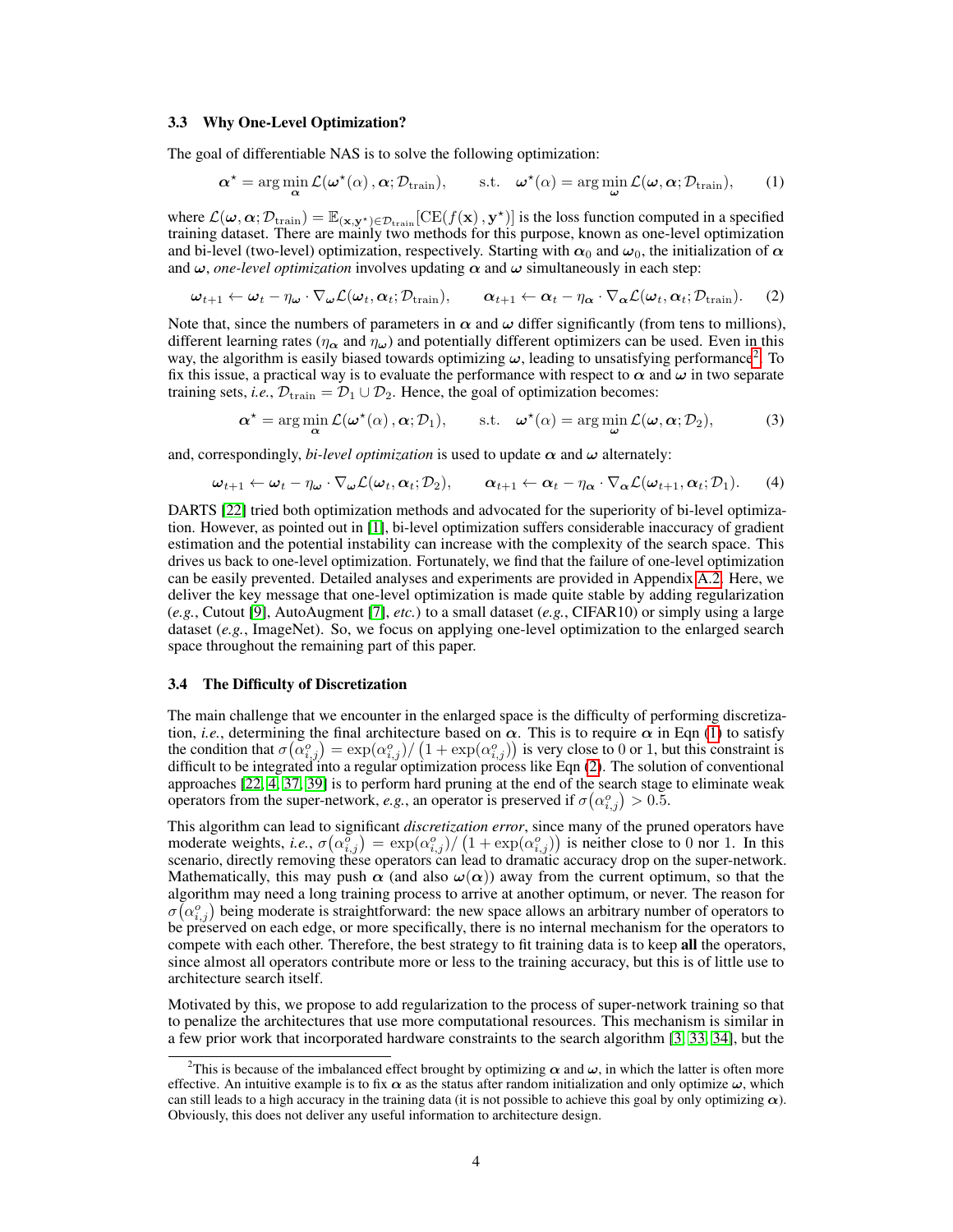goal of our method is to use the power of regularization to suppress the weight of some operators so that they can be pruned. Note that the risk of discretization error grows as the number and the strength (weights) of pruned operators. So, a safe choice is to perform pruning multiple times, in each of which only the operators with sufficiently low weights can be removed. We elaborate the details in the following subsection.

#### <span id="page-4-0"></span>3.5 Gradual Pruning with Resource Constraints

To satisfy the condition that the weights of pruned operators are sufficiently small, we design a gradual pruning algorithm. The core idea is to start with a low regularization coefficient and increase it gradually during the search procedure. Every time the coefficient becomes larger, there will be some operators (those having higher redundancy) being suppressed to low weights. Pruning them out causes little drop in training accuracy. This process continues till the super-network becomes sufficiently small. During the search process, The architectures that survive for sufficiently long are recorded, which compose the set of Pareto-optimal architectures.

Throughout the remaining part, we set the regularization term as the expected FLOPs of the supernetwork, and this framework can be generalized to other kinds of constraints (*e.g.*, network latency [\[34,](#page-9-20) [33,](#page-9-19) [38\]](#page-10-6)). Conceptually, adding resource constraints requires a slight modification to the objective function, Eqn [\(1\)](#page-3-3). With  $FLOPs(\alpha)$  denoting the expected FLOPs under the architectural parameter of  $\alpha$ , the overall optimization goal is to achieve a tradeoff between accuracy and efficiency. We have carefully designed the calculation of  $FLOPs(\alpha)$ , described in Appendix [A.3,](#page-10-7) so that (i) the result strictly equals to the evaluation of the thop library, and (ii)  $FLOPs(\alpha)$  is differentiable to  $\alpha$ .

The top-level design of gradual pruning is to facilitate the competition between accuracy and resource efficiency. For this purpose, we modify the original objective function to incorporate the FLOPs constraint, *i.e.*,  $\mathcal{L}(\boldsymbol{\omega},\boldsymbol{\alpha})=\mathbb{E}_{(\mathbf{x},\mathbf{y}^\star)\in \mathcal{D}_\mathrm{train}}[\mathrm{CE}(f(\mathbf{x}),\mathbf{y}^\star)]+\lambda\cdot \big(\overline{\mathrm{FLOPs}}(\boldsymbol{\alpha})+\mu\cdot \mathrm{FLOPs}(\boldsymbol{\alpha})\big),$  where the two coefficients,  $\lambda$  and  $\mu$ , play different roles.  $\lambda$  starts with 0 and vibrates during the search procedure to smooth the pruning process, resulting in a Pareto front that contains a series of optimal architectures with different computational costs.  $\mu$  balances between FLOPs( $\alpha$ ) and  $\overline{\text{FLOPs}}(\alpha)$ , the *expected* and *uniform* versions of FLOPs calculation (see Appendix [A.3\)](#page-10-7). In brief,  $FLOPs(\alpha)$ adds lower penalty to the operators with smaller computational costs, but  $\overline{FLOPs}(\alpha)$  adds a fixed weight to all operators. Hence, a larger  $\mu$  favors pruning more convolutions and often pushes the architecture towards higher computational efficiency. In other words, one can tune the value of  $\mu$  to achieve different Pareto fronts (see the later experiments).

The overall search procedure is summarized in Algorithm [1.](#page-4-1) At the beginning,  $\lambda$  is set to be 0 and the training procedure focuses on improving accuracy. As the optimization continues,  $\lambda$  gradually goes up and forces the network to reduce the weight on the operators that have fewer contribution. In each pruning round, there is an expected number of operators to be pruned. If this amount is not achieved,  $\lambda$ continues to increase, otherwise it is reduced. If no operators are pruned for a few consecutive epochs, the current architecture is considered Pareto-optimal and added to the output set. Our algorithm

|  |  |  | Algorithm 1: Gradual One-Level Differentiable Neural Architecture Search (GOLD-NAS) |  |  |  |  |
|--|--|--|-------------------------------------------------------------------------------------|--|--|--|--|
|--|--|--|-------------------------------------------------------------------------------------|--|--|--|--|

**Input** : Search space S, dataset  $\mathcal{D}_{\text{train}}$ , balancing coefficient  $\mu$ , minimal FLOPs constraints FLOPs<sub>min</sub>, learning rates  $\eta_{\omega}$ ,  $\eta_{\alpha}$ , pruning hyper-parameters  $n_0$ ,  $\lambda_0$ ,  $c_0$ ,  $\xi_{\text{max}}$ ,  $\xi_{\text{min}}$ ,  $t_0$ ; Output : A set of pareto-optimal architectural parameters A;

1 Initialize  $\omega^{\text{curr}}$  and  $\alpha^{\text{curr}}$  as random noise,  $\mathcal{A} \leftarrow \emptyset$ ,  $\lambda \leftarrow 0$ ,  $\Delta \lambda \leftarrow \lambda_0$ ,  $t \leftarrow 0$ ;

- 3 C Update  $\omega^{\text{curr}}$  and  $\alpha^{\text{curr}}$  using Eqn [\(2\)](#page-3-4) for one epoch;
- 4 Let  $\mathcal E$  be the set of active operators, and  $\mathcal E_{\min}$  be the  $n_0$  operators in  $\mathcal E$  with minimal weights;

5 Prune operators in  $\mathcal{E}_{\text{min}}$  with weight smaller than  $\xi_{\text{max}}$ , and operators in  $\mathcal{E}$  with weight smaller than  $\xi_{\text{min}}$ , let  $n_{\text{pruned}}$  be the number of pruned operators;

- 6 if  $n_{\text{pruned}} < n_0$  then  $\Delta\lambda \leftarrow c_0 \Delta\lambda$ ,  $\lambda \leftarrow \lambda + \Delta\lambda$  else  $\Delta\lambda \leftarrow \lambda_0$ ,  $\lambda \leftarrow \lambda/c_0$ ;
- 7 if  $n_{\text{pruned}} = 0$  then  $t \leftarrow t + 1$  else  $t \leftarrow 0$ ;
- 8 if  $t \geq t_0$  then  $A \leftarrow A \cup \{\boldsymbol{\alpha}^{\text{curr}}\}, t \leftarrow 0;$
- 9 until  $\text{FLOPs}(\boldsymbol{\alpha}^{\text{curr}}) \leqslant \text{FLOPs}_{\text{min}};$

<span id="page-4-1"></span>Return : A.

<sup>2</sup> repeat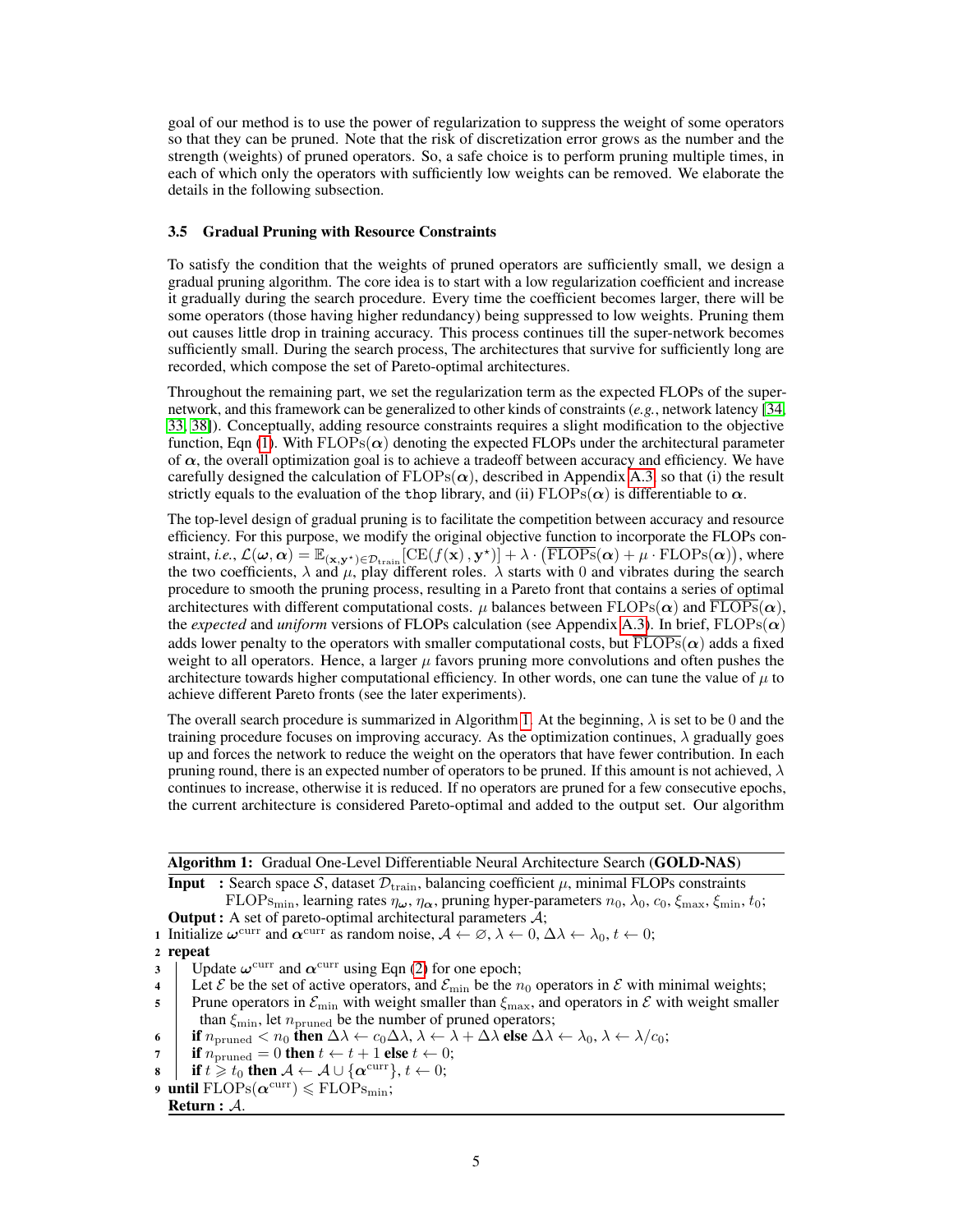is named GOLD-NAS, which indicates its most important properties: Gradual, One-Level, and **Differentiable.** We emphasize that it is the **gradual pruning** strategy that alleviates the discretization error and enables the algorithm to benefit from the flexibility of **one-level optimization** and the efficiency of differentiable search.

### 3.6 Results and Comparison to Prior Work

A notable benefit of GOLD-NAS is to obtain a set of Pareto-optimal architectures within one search procedure (on CIFAR10, around 10 hours on a single NVIDIA Tesla V100 card). We use two sparsity coefficients,  $\mu = 1$  and  $\mu = 0$ , and obtain six architectures for each, with FLOPs varying from 245M to 546M. The intermediate results of the search procedure (*e.g.*, how the values of  $\lambda$  and  $\{\sigma(\alpha_{i,j}^o)\}\)$  change with epochs) are shown in Appendix [B.2.](#page-11-1) We re-train each architecture three times, and the results are shown in Table [1.](#page-5-0) One can observe the tradeoff between accuracy and efficiency. In particular, the GOLD-NAS-A architecture, with only 1.58M parameters and 245M FLOPs, achieves a 2.99% error on the CIFAR10 test set. To the best of our knowledge, it is the most light-weighted model to beat the 3%-error mark.

<span id="page-5-1"></span>

Figure 1: The accuracy-complexity tradeoff of differentiable search methods. The two Pareto-fronts obtained by GOLD-NAS are shown in red ( $\mu = 1$ ) and blue ( $\mu = 0$ ), respectively.

We visualize the first and last architectures obtained from  $\mu = 0$  and  $\mu = 1$  in Figure [2,](#page-6-0) and complete

results are provided in Appendix [B.3.](#page-12-0) Moreover, compared to the architectures found in the original DARTS space, our algorithm allows the resource to be flexibly assigned to different stages (*e.g.*, the cells close to the output does not need much resource), and this is the reason for being more efficient.

<span id="page-5-0"></span>

| Architecture                   | Test Err. $(\%)$ |      |      |                 | <b>Params</b> | <b>Search Cost</b> | <b>FLOPs</b>             |
|--------------------------------|------------------|------|------|-----------------|---------------|--------------------|--------------------------|
|                                | #1               | #2   | #3   | average         | (M)           | (GPU-days)         | (M)                      |
| DenseNet-BC [14]               |                  |      |      | 3.46            | 25.6          |                    | $\overline{\phantom{0}}$ |
| <b>ENAS</b> [26]               |                  |      |      | 2.89            | 4.6           | 0.5                | 626                      |
| NASNet-A [41]                  |                  |      |      | 2.65            | 3.3           | 1800               | 605                      |
| AmoebaNet-B [27]               |                  |      |      | $2.55 \pm 0.05$ | 2.8           | 3150               | 490                      |
| SNAS (moderate) [36]           |                  |      |      | $2.85 \pm 0.02$ | 2.8           | 1.5                | 441                      |
| DARTS (1st-order) [22]         |                  |      |      | $3.00 \pm 0.14$ | 3.3           | 0.4                |                          |
| DARTS (2nd-order) [22]         |                  |      |      | $2.76 \pm 0.09$ | 3.3           | 1.0                | 528                      |
| P-DARTS [4]                    |                  |      |      | 2.50            | 3.4           | 0.3                | 532                      |
| PC-DARTS [37]                  |                  |      |      | $2.57 \pm 0.07$ | 3.6           | 0.1                | 557                      |
| <b>GOLD-NAS-A</b>              | 2.93             | 3.02 | 3.01 | $2.99 \pm 0.05$ | 1.58          | 0.4                | 245                      |
| <b>GOLD-NAS-B</b>              | 2.97             | 2.85 | 3.08 | $2.97 \pm 0.12$ | 1.72          | 0.4                | 267                      |
| GOLD-NAS-C                     | 2.94             | 2.97 | 2.97 | $2.96 \pm 0.02$ | 1.76          | 0.4                | 287                      |
| $\mu=1$<br><b>GOLD-NAS-D</b>   | 2.89             | 2.98 | 2.84 | $2.90 \pm 0.07$ | 1.89          | 0.4                | 308                      |
| <b>GOLD-NAS-E</b>              | 2.75             | 2.86 | 2.89 | $2.83 \pm 0.07$ | 1.99          | 0.4                | 334                      |
| <b>GOLD-NAS-F</b>              | 2.77             | 2.79 | 2.86 | $2.81 \pm 0.05$ | 2.08          | 0.4                | 355                      |
| GOLD-NAS-G                     | 2.73             | 2.84 | 2.67 | $2.75 \pm 0.09$ | 2.22          | 1.1                | 376                      |
| <b>GOLD-NAS-H</b>              | 2.71             | 2.76 | 2.62 | $2.70 + 0.07$   | 2.51          | 1.1                | 402                      |
| GOLD-NAS-I                     | 2.52             | 2.72 | 2.60 | $2.61 \pm 0.10$ | 2.85          | 1.1                | 445                      |
| $\mu = 0$<br><b>GOLD-NAS-J</b> | 2.53             | 2.67 | 2.60 | $2.60 \pm 0.07$ | 3.01          | 1.1                | 459                      |
| <b>GOLD-NAS-K</b>              | 2.67             | 2.40 | 2.65 | $2.57 \pm 0.15$ | 3.30          | 1.1                | 508                      |
| <b>GOLD-NAS-L</b>              | 2.57             | 2.58 | 2.44 | $2.53 \pm 0.08$ | 3.67          | 1.1                | 546                      |

Table 1: Comparison to state-of-the-art NAS methods on CIFAR10. The architectures A–F are the Pareto-optimal obtained from a single search procedure ( $\mu = 1$ , better efficiency), and G–L from another procedure ( $\mu = 0$ ). The search cost is for all six architectures sharing the same  $\mu$ . Each searched architecture is re-trained three times individually.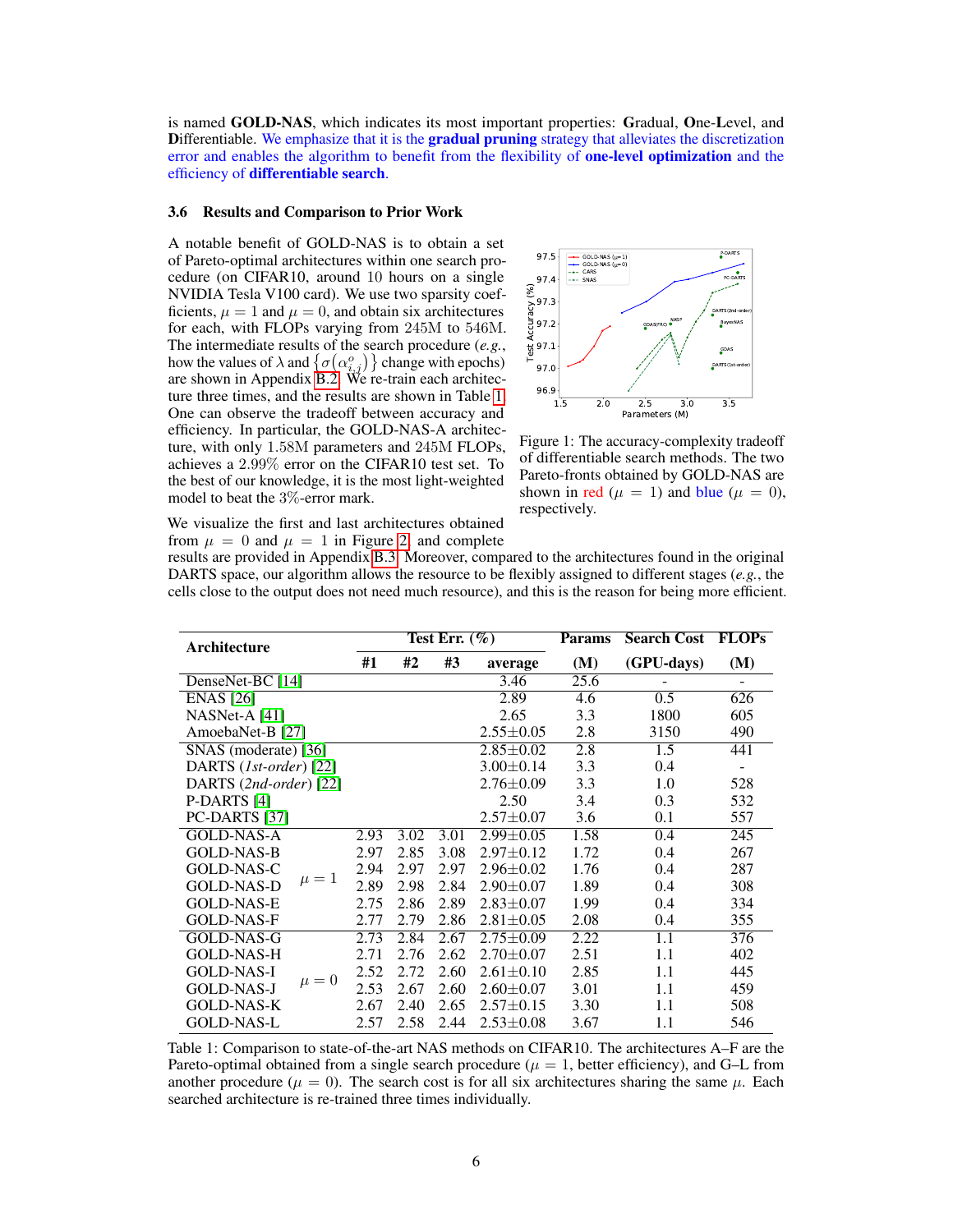<span id="page-6-0"></span>

(a) GOLD-NAS-A, 1.58M, 2.99% error





 $\frac{1}{2}$  Output  $\frac{1}{2}$  Output Output Output  $\frac{1}{2}$ 

(b) GOLD-NAS-G, 2.22M, 2.75% error



(d) GOLD-NAS-L, 3.67M, 2.53% error

Figure 2: The first (with the highest efficiency) and last (with the highest accuracy) architectures found by two search procedures with  $\mu = 1$  (left) and  $\mu = 0$  (right). The red thin, blue thick, and black dashed arrows indicate skip-connect, sep-conv-3x3, and concatenation, respectively. This figure is best viewed in a colored and zoomed-in document.

From this perspective, the enlarged search space creates more opportunities for the NAS approach, yet it is the stability of GOLD-NAS that eases the exploration in this space without heuristic rules.

We compare our approach to the state-of-the-arts in Table [1.](#page-5-0) Besides the competitive performance, we claim three major advantages. First, GOLD-NAS is faster, easier to implement, and more stable than most DARTS-based methods. This is mainly because bi-level optimization requires strict mathematical conditions ( $\omega$  needs to be optimal when  $\alpha$  gets updated, which is almost impossible to guarantee [\[22\]](#page-9-4)), yet the second-order gradient is very difficult to be accurately estimated [\[1\]](#page-8-2). In comparison, GOLD-NAS is built on one-level optimization and avoids these burdens. Meanwhile, some useful/efficient optimization methods (*e.g.*, partial channel connection [\[37\]](#page-10-3)) can be incorporated into GOLD-NAS towards better search performance. Second, GOLD-NAS achieves better tradeoff between accuracy and efficiency, as shown in Figure [1.](#page-5-1) This mainly owes to its flexibility of assigning computational resources. Third, GOLD-NAS finds a set of Pareto-optimal architectures within one search procedure. This is more efficient than existing methods that achieved the same goal running individual search procedures with different constraints [\[36\]](#page-9-22) or coefficients [\[38\]](#page-10-6).

Last but not least, we investigate the performance of random search. Following prior work [\[19,](#page-9-23) [22\]](#page-9-4), we individually sample 24 valid architectures from the new space and evaluate the performance in a 100-epoch validation process (for technical details, please refer to Appendix [B.4\)](#page-12-1). The best architecture is taken into a standard re-training process. We perform random search three times, each of which takes 4 GPU-days, and report an average error of  $3.31 \pm 0.50\%$ , number of parameters of  $2.30 \pm 0.49$ M, and FLOPs of  $368 \pm 73$ M. This is far behind the Pareto fronts shown in Figure [1,](#page-5-1) indicating the strong ability of GOLD-NAS in finding efficient architectures.

### 4 Generalizing GOLD-NAS to ImageNet

To reveal the generalization ability, we evaluate GOLD-NAS on the ImageNet-1K (ILSVRC2012) dataset [\[8,](#page-8-8) [29\]](#page-9-24), which contains 1.3M training and 50K testing images. Following [\[37\]](#page-10-3), we both transfer the searched architectures from CIFAR and directly search for architectures on ImageNet. The search space remains unchanged as in CIFAR10, but three convolution layers of a stride of 2 are inserted between the input image and the first cell, down-sampling the image size from  $224 \times 224$  to  $28 \times 28$ . Other hyper-parameter settings are mostly borrowed from [\[37\]](#page-10-3), as described in Appendix [C.1.](#page-13-0)

A common protocol of ImageNet-1K is to compete under the mobile setting, *i.e.*, the FLOPs of the searched architecture does not exceed 600M. We perform three individual search procedures with the basic channel number being 44, 46, and 48, respectively. We set  $\mu = 0$  to achieve higher accuracy. From each Pareto front, we take the architecture that has the largest (but smaller than 600M) FLOPs for re-training. The three architectures with basic channels numbers of 44, 46 and 48 are assigned with code of X–Z, respectively. We also transplant a smaller architecture (around 500M FLOPs) found in the 44-channel search process to (590M FLOPs) by increasing the channel number from 44 to 48 – we denote this architecture as GOLD-NAS-Z-tr.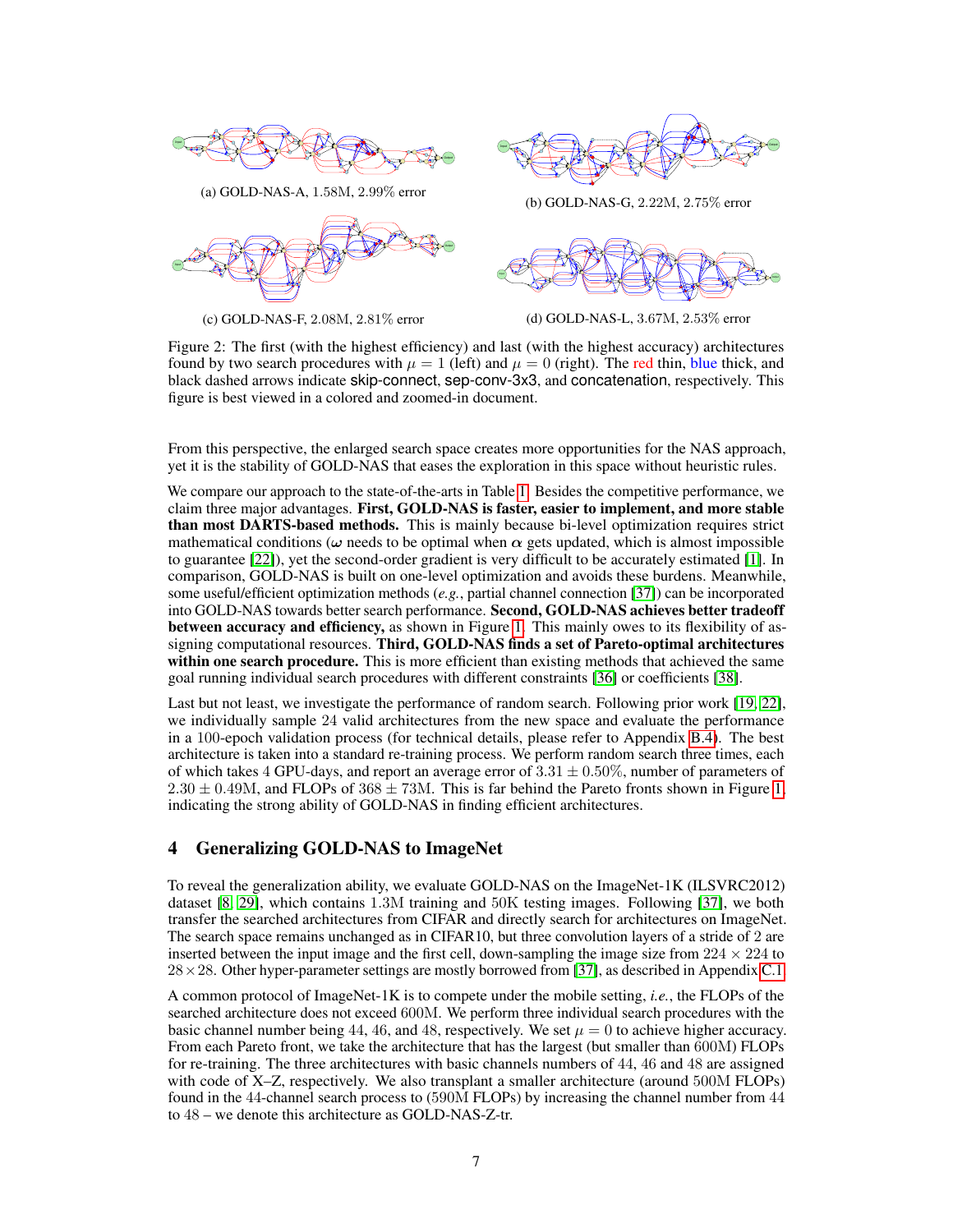Results are summarized in Table [2.](#page-7-0) GOLD-NAS shows<br>competitive performance performance among state-of-the-arts. In particular, the transferred GOLD-NAS-I reports a top-1 error of  $24.7\%$ , and the directly searched GOLD-NAS-Z reports 24.0%. Interestingly, GOLD-NAS-Z+ reports 23.9%, showing that a longer pruning procedure often leads to higher resource efficiency. Also, GOLD-NAS enjoys smaller search costs, *e.g.*, the cost of GOLD-NAS-Z (1.7 GPU-days) is more than  $2\times$ faster than prior direct search methods [\[3,](#page-8-7) [37\]](#page-10-3).

The searched architectures on ImageNet are shown in Figure [3.](#page-7-1) GOLD-NAS tends to increase the portion of

<span id="page-7-0"></span>

| top-1                                   | $top-5$ | (M)      |      | $(M)$ (GPU-days)                                      |
|-----------------------------------------|---------|----------|------|-------------------------------------------------------|
| 30.2                                    | 10.1    | 6.6      | 1448 |                                                       |
| 29.4                                    | 10.5    | 4.2      | 569  |                                                       |
| ShuffleNet $2 \times (v2)$ [24]<br>25.1 |         | $\sim$ 5 | 591  |                                                       |
| 26.0                                    | 8.4     | 5.3      | 564  | 1800                                                  |
| 25.2                                    | 8.0     | 4.4      | 388  |                                                       |
| 24.3                                    | 7.6     | 6.4      | 570  | 3150                                                  |
| 27.3                                    | 9.2     | 4.3      | 522  | 1.5                                                   |
| 24.9                                    | 7.5     | 7.1      | 465  | 8.3                                                   |
| 26.7                                    | 8.7     | 4.7      | 574  | 4.0                                                   |
| 24.4                                    | 7.4     | 4.9      | 557  | 0.3                                                   |
| 24.2                                    | 7.3     | 5.3      | 597  | 3.8                                                   |
| 24.7                                    | 7.4     | 5.4      | 586  | 1.1                                                   |
| 24.3                                    | 7.3     | 6.4      | 585  | 2.5                                                   |
| 24.3                                    | 7.5     | 6.4      | 578  | 2.1                                                   |
| 24.0                                    | 7.3     | 6.3      | 585  | 1.7                                                   |
| 23.9                                    | 7.3     | 6.4      | 590  | 1.7                                                   |
|                                         |         |          |      | <b>Test Err.</b> $(\%)$ Params $\times$ + Search Cost |

Table 2: Comparison with state-of-the-arts on ImageNet-1K, under the *mobile setting*. ‡ : these architectures are searched on ImageNet.

sep-conv-3x3, the parameterized operator, in the middle and late stages (close to output) of the network. This leads to an increase of parameters compared to the architectures found in the original space. This implies that GOLD-NAS can assign the computational resource to different network stages more flexibly, which mainly owes to the enlarged search space and the stable search algorithm.

## 5 Conclusions

In this paper, we present a novel algorithm named GOLD-NAS (Gradual One-Level Differentiable Neural Architecture Search). Starting with the need of exploring a more challenging search space, we make use of one-level differentiable optimization and reveal the main reason for the failure lies in the discretization error. To alleviate it, we propose a gradual pruning procedure in which the resource usage plays the role of regularization that increases with time. GOLD-NAS is able to find a set of Pareto-optimal architectures with one search procedure. The search results on CIFAR10 and ImageNet demonstrate that GOLD-NAS achieves a nice tradeoff between accuracy and efficiency.

Our work delivers some new information to the NAS community. First, we encourage the researchers to avoid manually designed rules. This often leads to a larger search space yet very different architectures to be found – provided with stable search methods, these newly discovered architectures can be more efficient. Second and more importantly, reducing the optimization gap brings



(a) GOLD-NAS-X, 24.3% top-1 error

<span id="page-7-1"></span>

(c) GOLD-NAS-Z-tr, 23.9% top-1 error

Output

Figure 3: Three architectures found on ImageNet. The red thin, blue thick, and black dashed arrows indicate skip-connect, sepconv-3x3, and concatenation, respectively. This figure is best viewed in a colored and zoomed-in document.

benefit to NAS. GOLD-NAS alleviates *discretization error*, one specific type of optimization gap, but it is imperfect as it still requires network reshape and re-training. We are looking forward to extending GOLD-NAS into a completely end-to-end search method that can incorporate various types of hardware constraints. This is an important future research direction.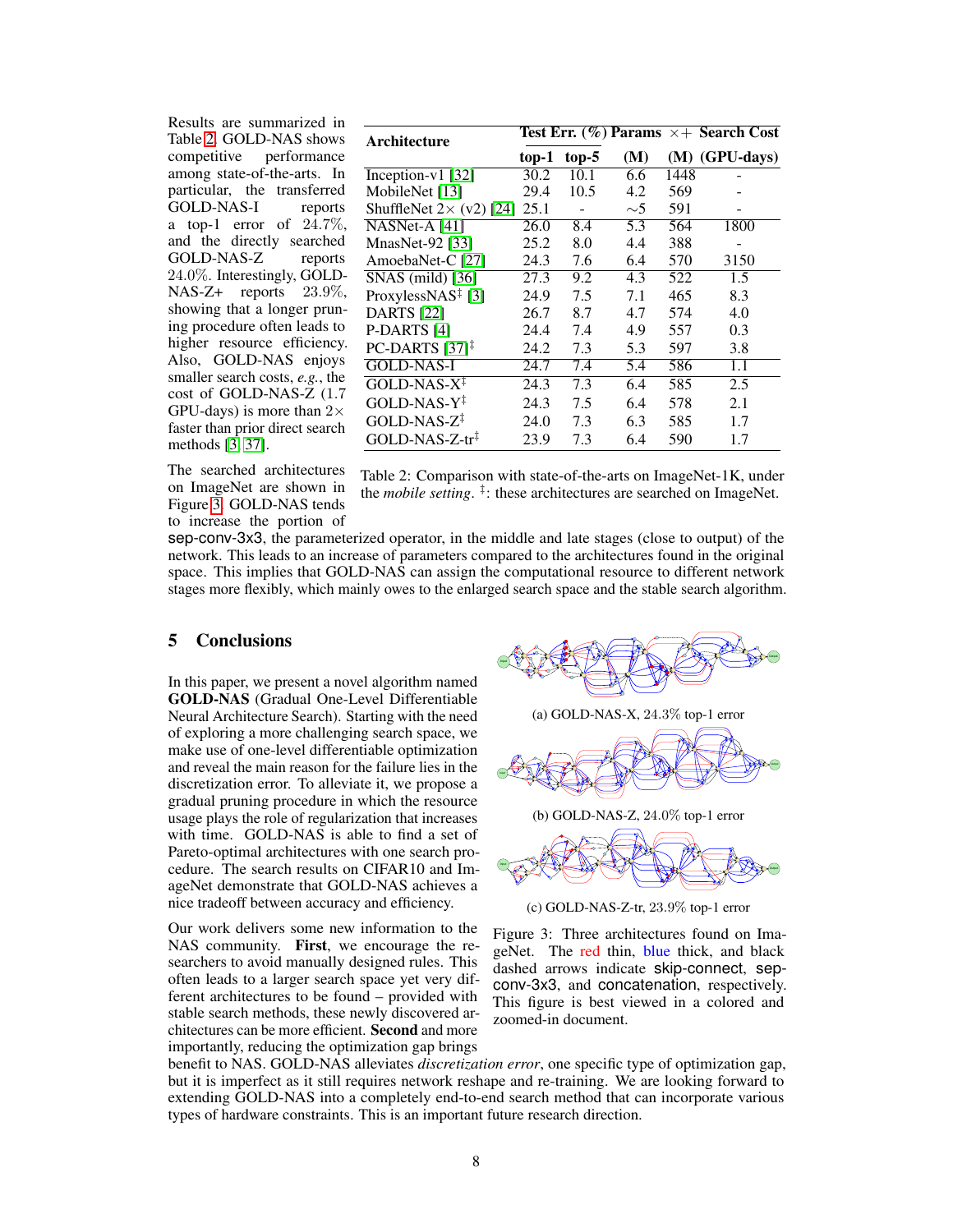### Broader Impact

This paper presents GOLD-NAS, a novel framework for neural architecture search. We summarize the potential impact of our work in the following aspects.

- To the research community. We advocate for the exploration in an enlarged search space. This is important for the NAS community, because we believe that most existing spaces have incorporated many heuristic rules. Getting rid of these rules not only helps to explore more interesting architectures, but also provides a benchmark for discriminating effective NAS algorithms from manually designed tricks which often fail dramatically in the enlarged space.
- To software-hardware integrated design. In real-world applications, it is often important to consider the efficiency of a neural network in a specific hardware, *e.g.*, GPU or CPU. GOLD-NAS provides a flexible interface for injecting different kinds of resource constraints. It also enjoys an intriguing ability of producing a Pareto-front during one search procedure. This can save the efforts and computational costs of developers.
- To the downstream engineers. GOLD-NAS is fast, stable, and easily implemented (with our code released), so it may become a popular choice for engineers to deploy our algorithm to different vision scenarios. While this may help to develop AI-based applications, there exist risks that some engineers, with relatively less knowledge in deep learning, can deliberately use the algorithm, *e.g.*, without considering the amount of training data, which may actually harm the performance of the designed system.
- To the society. There is a long-lasting debate on the impact that AI can bring to the human society. Being an algorithm for improving the fundamental ability of deep learning, our work lies on the path of advancing AI. Therefore, in general, it can bring both beneficial and harmful impacts and it really depends on the motivation of the users.

We also encourage the community to investigate the following problems.

- 1. Is the current search space sufficiently complex? Is it possible to challenge the NAS algorithms with even more difficult search spaces?
- 2. If there exist multiple resource constraints (*e.g.*, model size, latency, *etc.*), how to schedule the regularization coefficients in the gradual pruning process?
- 3. Is it possible to deploy the search procedure to other vision tasks (*e.g.*, detection, segmentation, *etc.*) or unsupervised representation learning?

### References

- <span id="page-8-2"></span>[1] K. Bi, C. Hu, L. Xie, X. Chen, L. Wei, and Q. Tian. Stabilizing darts with amended gradient estimation on architectural parameters. *arXiv preprint arXiv:1910.11831*, 2019.
- <span id="page-8-0"></span>[2] H. Cai, T. Chen, W. Zhang, Y. Yu, and J. Wang. Efficient architecture search by network transformation. In *AAAI Conference on Artificial Intelligence*, 2018.
- <span id="page-8-7"></span>[3] H. Cai, L. Zhu, and S. Han. Proxylessnas: Direct neural architecture search on target task and hardware. 2019.
- <span id="page-8-1"></span>[4] X. Chen, L. Xie, J. Wu, and Q. Tian. Progressive differentiable architecture search: Bridging the depth gap between search and evaluation. In *International Conference on Computer Vision*, 2019.
- <span id="page-8-3"></span>[5] X. Chu, B. Zhang, R. Xu, and J. Li. Fairnas: Rethinking evaluation fairness of weight sharing neural architecture search. *arXiv preprint arXiv:1907.01845*, 2019.
- <span id="page-8-4"></span>[6] X. Chu, T. Zhou, B. Zhang, and J. Li. Fair darts: Eliminating unfair advantages in differentiable architecture search. *arXiv preprint arXiv:1911.12126*, 2019.
- <span id="page-8-6"></span>[7] E. D. Cubuk, B. Zoph, D. Mane, V. Vasudevan, and Q. V. Le. Autoaugment: Learning augmentation policies from data. In *Computer Vision and Pattern Recognition*, 2019.
- <span id="page-8-8"></span>[8] J. Deng, W. Dong, R. Socher, L. J. Li, K. Li, and L. Fei-Fei. Imagenet: A large-scale hierarchical image database. In *Computer Vision and Pattern Recognition*, 2009.
- <span id="page-8-5"></span>[9] T. DeVries and G. W. Taylor. Improved regularization of convolutional neural networks with cutout. *arXiv preprint arXiv:1708.04552*, 2017.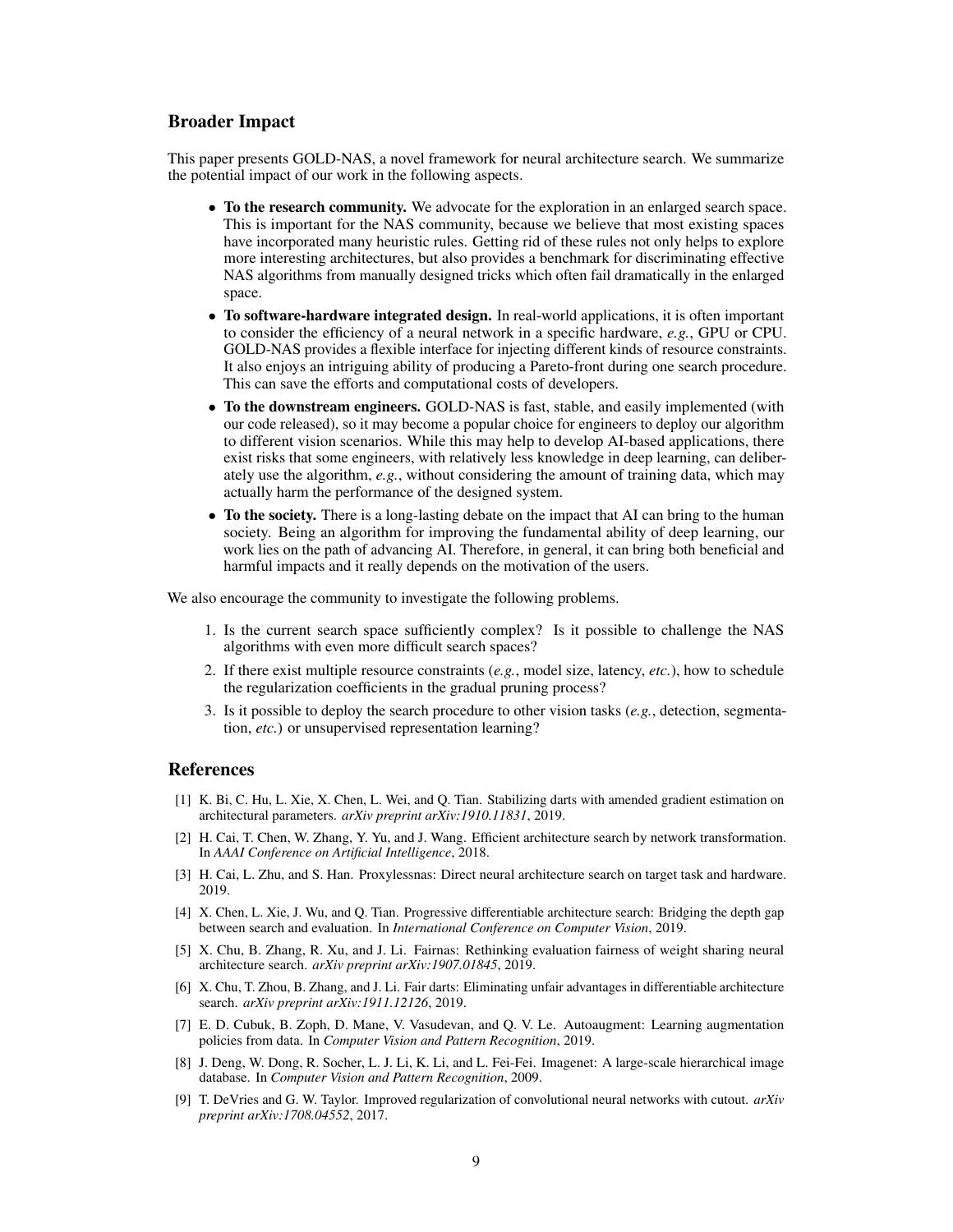- <span id="page-9-15"></span>[10] Z. Guo, X. Zhang, H. Mu, W. Heng, Z. Liu, Y. Wei, and J. Sun. Single path one-shot neural architecture search with uniform sampling. *arXiv preprint arXiv:1904.00420*, 2019.
- <span id="page-9-10"></span>[11] K. He, X. Zhang, S. Ren, and J. Sun. Deep residual learning for image recognition. In *Computer Vision and Pattern Recognition*, 2016.
- <span id="page-9-12"></span>[12] A. Howard, M. Sandler, G. Chu, L.-C. Chen, B. Chen, M. Tan, W. Wang, Y. Zhu, R. Pang, V. Vasudevan, et al. Searching for mobilenetv3. In *International Conference on Computer Vision*, 2019.
- <span id="page-9-25"></span>[13] A. G. Howard, M. Zhu, B. Chen, D. Kalenichenko, W. Wang, T. Weyand, M. Andreetto, and H. Adam. Mobilenets: Efficient convolutional neural networks for mobile vision applications. *arXiv preprint arXiv:1704.04861*, 2017.
- <span id="page-9-11"></span>[14] G. Huang, Z. Liu, L. Van Der Maaten, and K. Q. Weinberger. Densely connected convolutional networks. In *Computer Vision and Pattern Recognition*, 2017.
- <span id="page-9-17"></span>[15] A. Krizhevsky and G. Hinton. Learning multiple layers of features from tiny images. Technical report, 2009.
- <span id="page-9-7"></span>[16] A. Krizhevsky, I. Sutskever, and G. E. Hinton. Imagenet classification with deep convolutional neural networks. In *Advances in Neural Information Processing Systems*, 2012.
- <span id="page-9-0"></span>[17] Y. LeCun, Y. Bengio, and G. Hinton. Deep learning. *Nature*, 521(7553):436–444, 2015.
- <span id="page-9-16"></span>[18] G. Li, X. Zhang, Z. Wang, Z. Li, and T. Zhang. Stacnas: Towards stable and consistent optimization for differentiable neural architecture search. *arXiv preprint arXiv:1909.11926*, 2019.
- <span id="page-9-23"></span>[19] L. Li and A. Talwalkar. Random search and reproducibility for neural architecture search. *arXiv preprint arXiv:1902.07638*, 2019.
- <span id="page-9-6"></span>[20] H. Liang, S. Zhang, J. Sun, X. He, W. Huang, K. Zhuang, and Z. Li. Darts+: Improved differentiable architecture search with early stopping. *arXiv preprint arXiv:1909.06035*, 2019.
- <span id="page-9-2"></span>[21] C. Liu, B. Zoph, M. Neumann, J. Shlens, W. Hua, L. J. Li, L. Fei-Fei, A. L. Yuille, J. Huang, and K. Murphy. Progressive neural architecture search. In *European Conference on Computer Vision*, 2018.
- <span id="page-9-4"></span>[22] H. Liu, K. Simonyan, and Y. Yang. Darts: Differentiable architecture search. In *International Conference on Learning Representations*, 2019.
- <span id="page-9-14"></span>[23] R. Luo, F. Tian, T. Qin, E. Chen, and T. Y. Liu. Neural architecture optimization. In *Advances in Neural Information Processing Systems*, 2018.
- <span id="page-9-26"></span>[24] N. Ma, X. Zhang, H. T. Zheng, and J. Sun. Shufflenet v2: Practical guidelines for efficient cnn architecture design. In *European Conference on Computer Vision*, 2018.
- <span id="page-9-18"></span>[25] N. Nayman, A. Noy, T. Ridnik, I. Friedman, R. Jin, and L. Zelnik-Manor. Xnas: Neural architecture search with expert advice. *arXiv preprint arXiv:1906.08031*, 2019.
- <span id="page-9-3"></span>[26] H. Pham, M. Guan, B. Zoph, O. V. Le, and J. Dean. Efficient neural architecture search via parameter sharing. In *International Conference on Machine Learning*, 2018.
- <span id="page-9-21"></span>[27] E. Real, A. Aggarwal, Y. Huang, and Q. V. Le. Regularized evolution for image classifier architecture search. In *AAAI Conference on Artificial Intelligence*, 2019.
- <span id="page-9-1"></span>[28] E. Real, S. Moore, A. Selle, S. Saxena, Y. L. Suematsu, J. Tan, Q. V. Le, and A. Kurakin. Large-scale evolution of image classifiers. In *International Conference on Machine Learning*, 2017.
- <span id="page-9-24"></span>[29] O. Russakovsky, J. Deng, H. Su, J. Krause, S. Satheesh, S. Ma, Z. Huang, A. Karpathy, A. Khosla, M. Bernstein, et al. Imagenet large scale visual recognition challenge. *International journal of computer vision*, 115(3):211–252, 2015.
- <span id="page-9-5"></span>[30] R. Shin, C. Packer, and D. Song. Differentiable neural network architecture search. In *International Conference on Learning Representations – Workshops*, 2018.
- <span id="page-9-8"></span>[31] K. Simonyan and A. Zisserman. Very deep convolutional networks for large-scale image recognition. In *International Conference on Learning Representations*, 2015.
- <span id="page-9-9"></span>[32] C. Szegedy, W. Liu, Y. Jia, P. Sermanet, S. Reed, D. Anguelov, D. Erhan, V. Vanhoucke, and A. Rabinovich. Going deeper with convolutions. In *Computer Vision and Pattern Recognition*, 2015.
- <span id="page-9-19"></span>[33] M. Tan, B. Chen, R. Pang, V. Vasudevan, M. Sandler, A. Howard, and Q. V. Le. Mnasnet: Platform-aware neural architecture search for mobile. In *Computer Vision and Pattern Recognition*, 2019.
- <span id="page-9-20"></span>[34] B. Wu, X. Dai, P. Zhang, Y. Wang, F. Sun, Y. Wu, Y. Tian, P. Vajda, Y. Jia, and K. Keutzer. Fbnet: Hardware-aware efficient convnet design via differentiable neural architecture search. In *Computer Vision and Pattern Recognition*, pages 10734–10742, 2019.
- <span id="page-9-13"></span>[35] L. Xie and A. L. Yuille. Genetic CNN. In *International Conference on Computer Vision*, 2017.
- <span id="page-9-22"></span>[36] S. Xie, H. Zheng, C. Liu, and L. Lin. SNAS: Stochastic neural architecture search. *arXiv preprint arXiv:1812.09926*, 2018.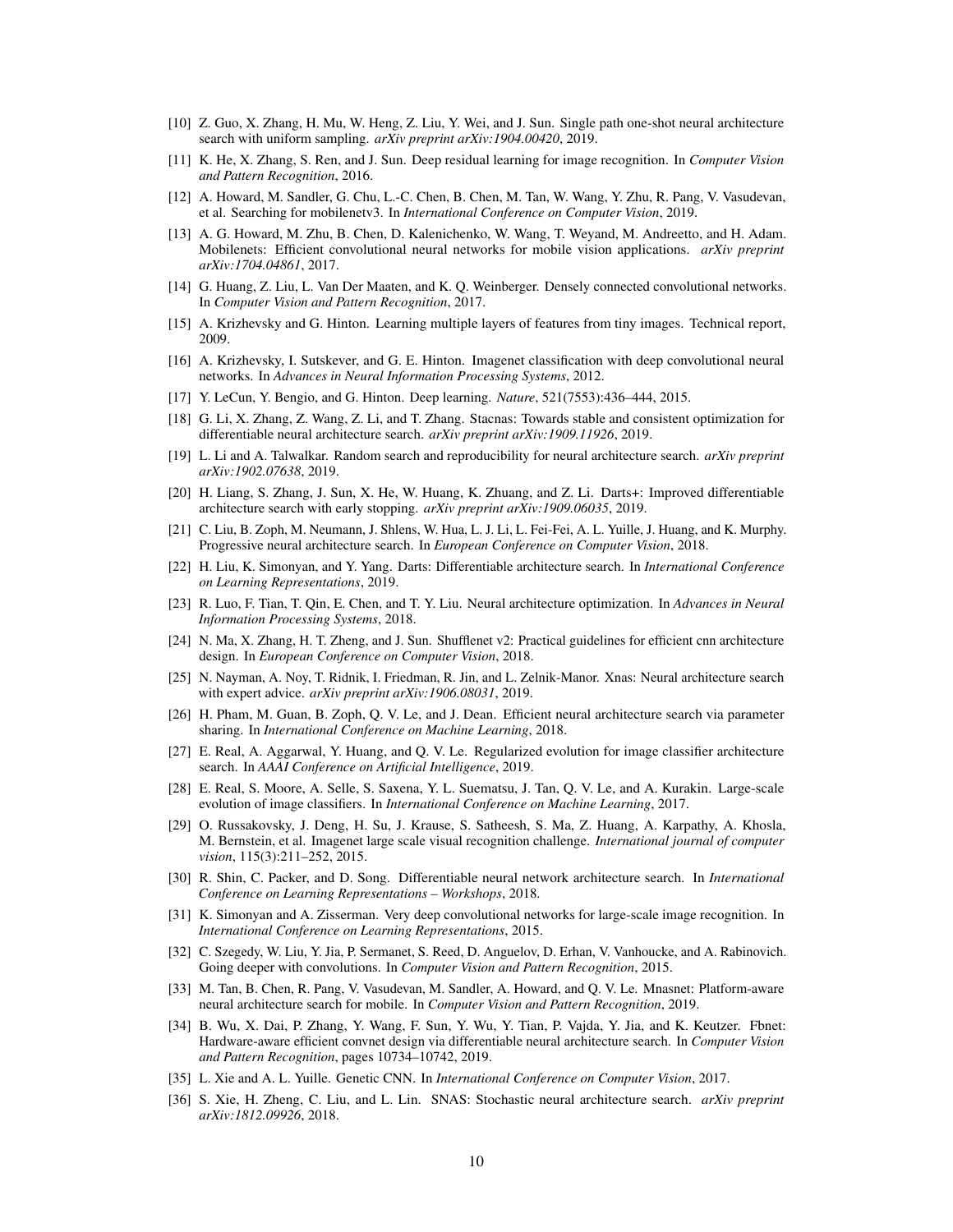- <span id="page-10-3"></span>[37] Y. Xu, L. Xie, X. Zhang, X. Chen, G. J. Qi, Q. Tian, and H. Xiong. Pc-darts: Partial channel connections for memory-efficient differentiable architecture search. In *International Conference on Learning Representations*, 2020.
- <span id="page-10-6"></span>[38] Y. Xu, L. Xie, X. Zhang, X. Chen, B. Shi, Q. Tian, and H. Xiong. Latency-aware differentiable neural architecture search. *arXiv preprint arXiv:2001.06392*, 2020.
- <span id="page-10-2"></span>[39] A. Zela, T. Elsken, T. Saikia, Y. Marrakchi, T. Brox, and F. Hutter. Understanding and robustifying differentiable architecture search. In *International Conference on Learning Representations*, 2020.
- <span id="page-10-0"></span>[40] B. Zoph and Q. V. Le. Neural architecture search with reinforcement learning. In *International Conference on Learning Representations*, 2017.
- <span id="page-10-1"></span>[41] B. Zoph, V. Vasudevan, J. Shlens, and Q. V. Le. Learning transferable architectures for scalable image recognition. In *Computer Vision and Pattern Recognition*, 2018.

### A Details of the Search Algorithm

#### <span id="page-10-4"></span>A.1 How Many Architectures Are There in the New Search Space?

In the enlarged search space, each cell (either normal or reduction) is individually determined. In each cell, there are 4 intermediate nodes, each of which can receive inputs from its precedents. In each edge, there are two possible operators, sep-conv-3x3 and skip-connect. To guarantee validity, each node must have at least one preserved operator (on any edge). This means that the *n*-th node ( $n = 2, 3, 4, 5$ ) contributes  $2^{2n} - 1$  possibilities because each of the  $2n$  operators can be on or off, but the situation that all operators are off is invalid. Therefore, there are  $(2^4 - 1)(2^6 - 1)(2^8 - 1)(2^{10} - 1) \approx$  $2.5 \times 10^8$  combinations for each cell.

There are 14 or 20 cells, according to the definition of DARTS. If 14 cells are used, the total number of architectures in the search space is  $(2.5 \times 10^8)^{14} \approx 3.1 \times 10^{117}$ ; if 20 cells are used, the number becomes  $(2.5 \times 10^8)^{20} \approx 6.9 \times 10^{167}$ . Of course, under a specific FLOPs constraint, the number of architectures is much smaller than this number, but our space is still much more complex than the original one – this is a side factor that we can find a series of Pareto-optimal architectures in one search procedure.

#### <span id="page-10-5"></span>A.2 One-Level Search in the Original Search Space

DARTS reported that one-level optimization failed dramatically in the original search space, *i.e.*, the test error is 3.56% on CIFAR10, which is even inferior to random search  $(3.29 \pm 0.15\%)$ . We reproduced one-level optimization and reported a similar error rate of 3.54%.

We find that the failure is mostly caused by the over-fitting issue, as we have explained in the main article: the number of network weights is much larger than the number of architectural parameters, so optimizing the former is more effective but delivers no information to architecture search. To alleviate this issue, we add data augmentation to the original one-level optimization (only in the search phase, the re-training phase is unchanged at all). With merely this simple modification, the one-level searched architecture reports an error rate of  $2.80 \pm 0.06\%$ , which is comparable to the second-order optimization of DARTS and outperforms the first-order optimization of DARTS – note that both first-order and second-order optimization needs bi-level optimization. This verifies the potential of one-level optimization – more importantly, one-level optimization gets rid of the burden of inaccurate gradient estimation of bi-level optimization.

#### <span id="page-10-7"></span>A.3 Calculation of the FLOPs Function

We first elaborate the ideology of designing the function. For a specific operator  $o$ , its FLOPs is easily measured by some mathematical calculation and written as a function of  $FLOPs(o)$ . When we consider the architectural parameter  $\alpha$  in a differentiable search procedure, we should notice that the FLOPs term,  $FLOPs(\alpha)$ , reflects the *expectation* of the FLOPs of the current architecture (parameterized by  $\alpha$ ). The calculation of  $FLOPs(\alpha)$  should consider three key points. For each individual operator  $\sigma$  with an architectural parameter of  $\alpha$ , (i) its expected FLOPs should increase with  $\alpha$ , in particular,  $\sigma(\alpha)$ ; (ii) to remove an operator from an edge, the average  $\sigma(\alpha)$  value in the edge should be considered; (iii) as  $\sigma(\alpha)$  goes towards 1, the penalty that it receives should increase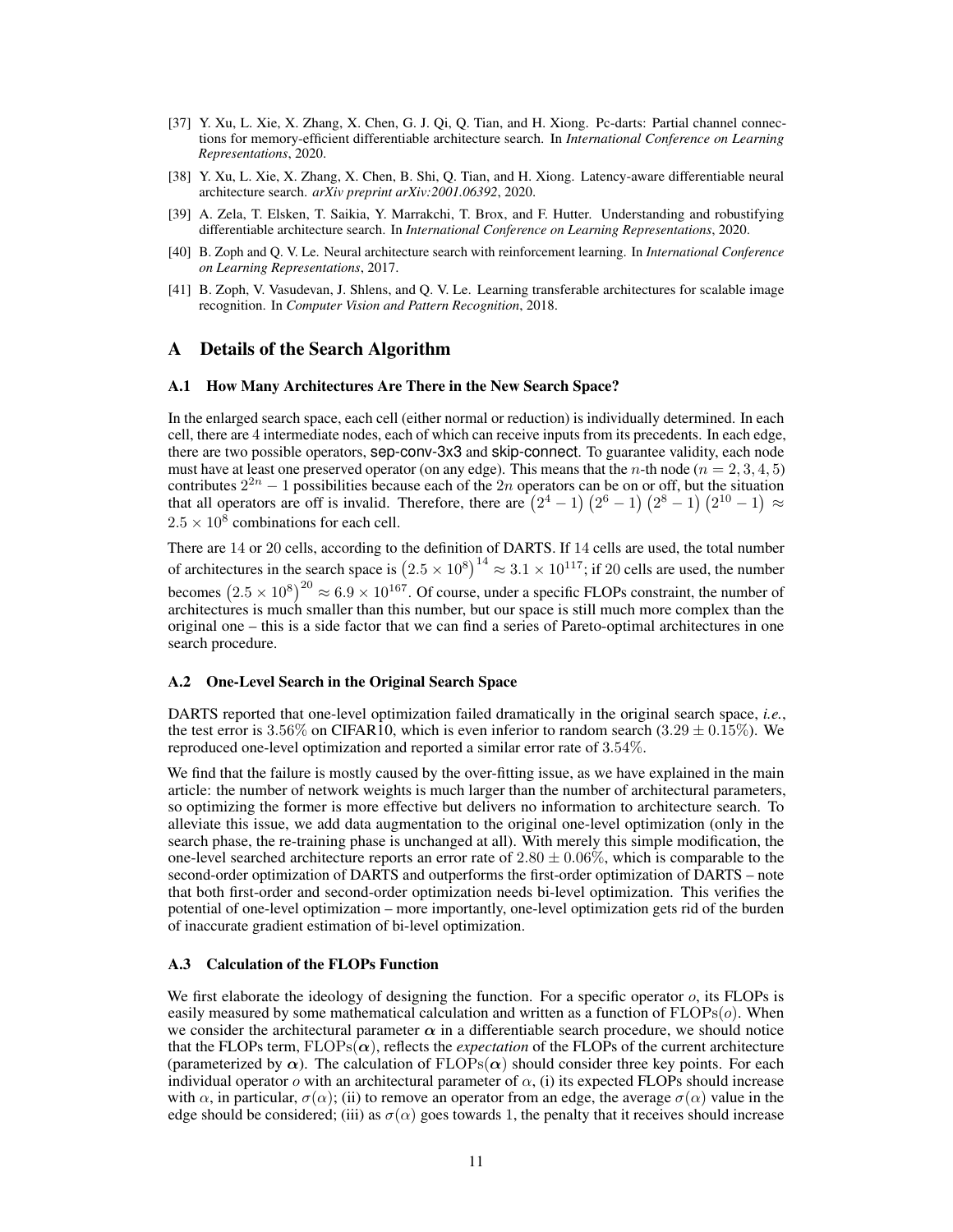slower – this is to facilitate a concentration of weights. Considering the above condition, we design the FLOPs function as follows:

$$
FLOPs(\alpha) = \sum_{o} \ln(1 + \sigma(\alpha_o) / \overline{\sigma(\alpha)}) \cdot FLOPs(o), \qquad (5)
$$

where the design of  $\ln(1 + \cdot)$  is to guarantee convexity, and we believe this form is not the optimal choice. The *uniform* version of  $FLOPs(\alpha)$ ,  $\overline{FLOPs}(\alpha)$ , is computed via setting  $FLOPs(\alpha)$  of all operators to be identical, so that the search algorithm mainly focuses on the impact of each operator on the classification error. That is to say,  $\overline{FLOPs}(\alpha)$  suppresses the operator with the least contribution to the classification task while  $FLOPs(\alpha)$  tends to suppress the most expensive operator first.

In practice, we use the thop library to calculate the terms of  $FLOPs(o)$ . Let C be the number of input and output channels, and  $W$  and  $H$  be the width and height of the output. Then, the FLOPs of a skip-connect operator is 0 if the stride is 1 and  $FLOPs(o) = C^2HW$  if the stride is 2, and the FLOPs of a sep-conv-3x3 operator is  $FLOPs(o) = 2 \times (C^2HW + 9 \times CHW)$  (note that there are two cascaded convolutions in this operator).

### B Full Results of CIFAR10 Experiments

#### <span id="page-11-0"></span>B.1 Hyper-parameter Settings

First of all, we tried both 14-cell and 20-cell settings for the entire network, and found that they produced similar performance but the 14-cell setting is more efficient, so we keep this setting throughout the remaining part of this paper.

We use 14 cells for both search and re-train procedure, and the initial channels before the first cell is set to be 36. During the search procedure, all the architectural parameters are initialized to zero. The batch size is set to be 96. An SGD optimizer with a momentum of 0.9 is used to update the architectural parameters,  $\alpha$ , and the learning rate  $\eta_{\alpha}$  is set to be 1. Another SGD optimizer is used to update the network parameters, and the only difference is that the learning rate  $\eta_{\omega}$  is set to be 0.01. The pruning pace  $n_0$  is set to be 4, and it could be either increased to accelerate the search process (faster but less accurate) or decreased to smooth the search process (slower but more accurate). The pruning thresholds  $\xi_{max}$  and  $\xi_{min}$  are set to be 0.05 and 0.01.  $c_0$  is set to be 2 for simplicity, and similar to  $n_0$ , it can be adjusted to change the pace of the pruning process.  $\lambda_0$  is set to be  $1 \times 10^{-5}$ , which is chosen to make the two terms of loss function comparable to each other.  $t_0$  is set to be 3, and it can be increased to improve the stability of the Pareto-optimal architectures or decreased to obtain a larger number of Pareto-optimal architectures. FLOPs<sub>min</sub> is set to be 240M for  $\mu = 1$  and 360M for  $\mu = 0$ : this parameter is not very important because we can terminate the search process at anywhere we want. AutoAugment is applied in the search procedure to avoid over-fitting (*i.e.*, the network is easily biased towards tuning  $\omega$  than  $\alpha$ , see Appendix [A.2\)](#page-10-5), but we do not use it during the re-training process for the fair comparison against existing approaches.

The re-training process remains the same as the convention. Each Pareto-optimal architecture is trained for 600 epochs with a batch size of 96. We use SGD optimizer with a momentum of 0.9, and the corresponding learning rate is initialized to 0.025 and annealed to zero following a cosine schedule. We use cutout, path Dropout with a probability of 0.2, and an auxiliary tower with a weight of 0.4 during the training process. The training process takes 0.3 to 1.2 days on a single NVIDIA Tesla-V100 GPU, according to the complexity (FLOPs) of each search architecture.

#### <span id="page-11-1"></span>B.2 Analysis on the Search Procedure

In Figure [4,](#page-11-2) we visualize the search procedures on CIFAR10 using the hyper-parameters of  $\eta = 0$  and  $\eta = 1$ . We can observe that, as the search procedure

<span id="page-11-2"></span>

Figure 4: Visualization of two search procedures on CIFAR10 with  $\eta = 0$  (blue) and  $\eta = 1$  (red), respectively.  $\lambda$  zigzags from 0 to a large value, and the FLOPs of the super-network goes down.

goes, weak operators are pruned out from the super-network and the FLOPs of the network gradually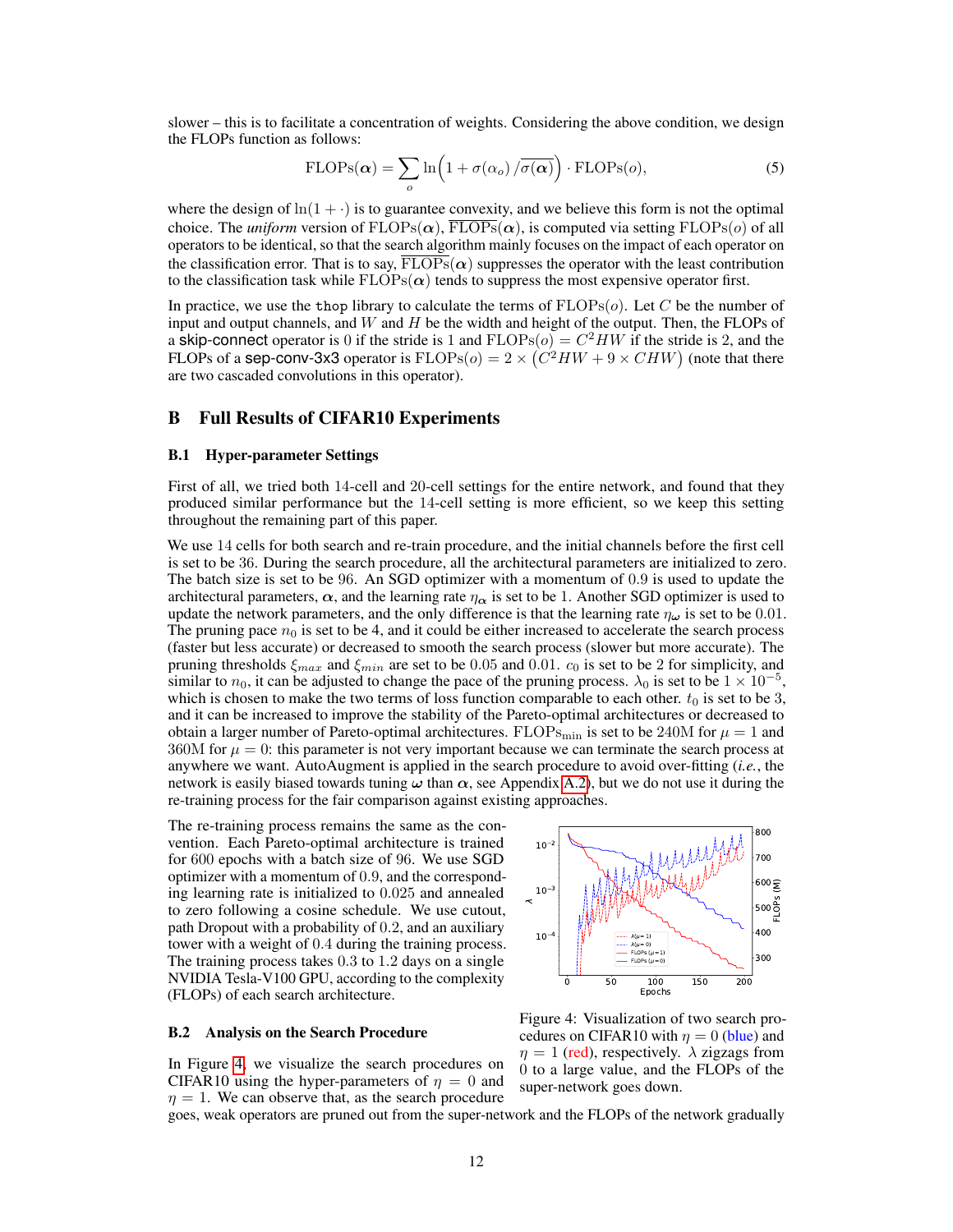<span id="page-12-2"></span>

GOLD-NAS-A, 1.58M, 2.99% error



GOLD-NAS-B, 1.72M, 2.97% error



GOLD-NAS-C, 1.76M, 2.96% error



GOLD-NAS-D, 1.89M, 2.90% error



GOLD-NAS-E, 1.99M, 2.83% error



GOLD-NAS-F, 2.08M, 2.81% error



GOLD-NAS-G, 2.22M, 2.75% error



GOLD-NAS-H, 2.51M, 2.70% error



GOLD-NAS-I, 2.85M, 2.61% error



GOLD-NAS-J, 3.01M, 2.60% error



GOLD-NAS-K, 3.30M, 2.57% error



GOLD-NAS-L, 3.67M, 2.53% error

Figure 5: All architectures searched on CIFAR10 during two pruning procedures,  $\eta = 1$  on the left side,  $\eta = 0$  on the right side. The red thin, blue thick, and black dashed arrows indicate skipconnect, sep-conv-3x3, and concatenation, respectively. This figure is best viewed in a colored and zoomed-in document.

goes down. With  $\eta = 1$ , the rate of pruning is much faster. More interestingly,  $\lambda$ , the balancing coefficient, zigzags from a small value to a large value. In each period,  $\lambda$  first goes up to force some operators to have lower weights (during this process, nothing is pruned and the architecture remains unchanged), and then goes down as pruning takes effect to eliminate the weak operators. Each local maximum (just before the pruning stage) corresponds to a Pareto-optimal architecture.

#### <span id="page-12-0"></span>B.3 Visualization of the Searched Architectures

We show all searched architectures on CIFAR10 in Figure [5.](#page-12-2)

### <span id="page-12-1"></span>B.4 Details of Random Search Experiments

To produce the random search baseline, we randomly prune out operators from the super-network until the architecture fits the hardware constraint  $(e.g., FLOPs)$ . It is possible that the architecture becomes invalid during the random pruning process, and we discard such architectures. Each random search process collects 24 architectures and we train each of them for 100 epochs and pick up the